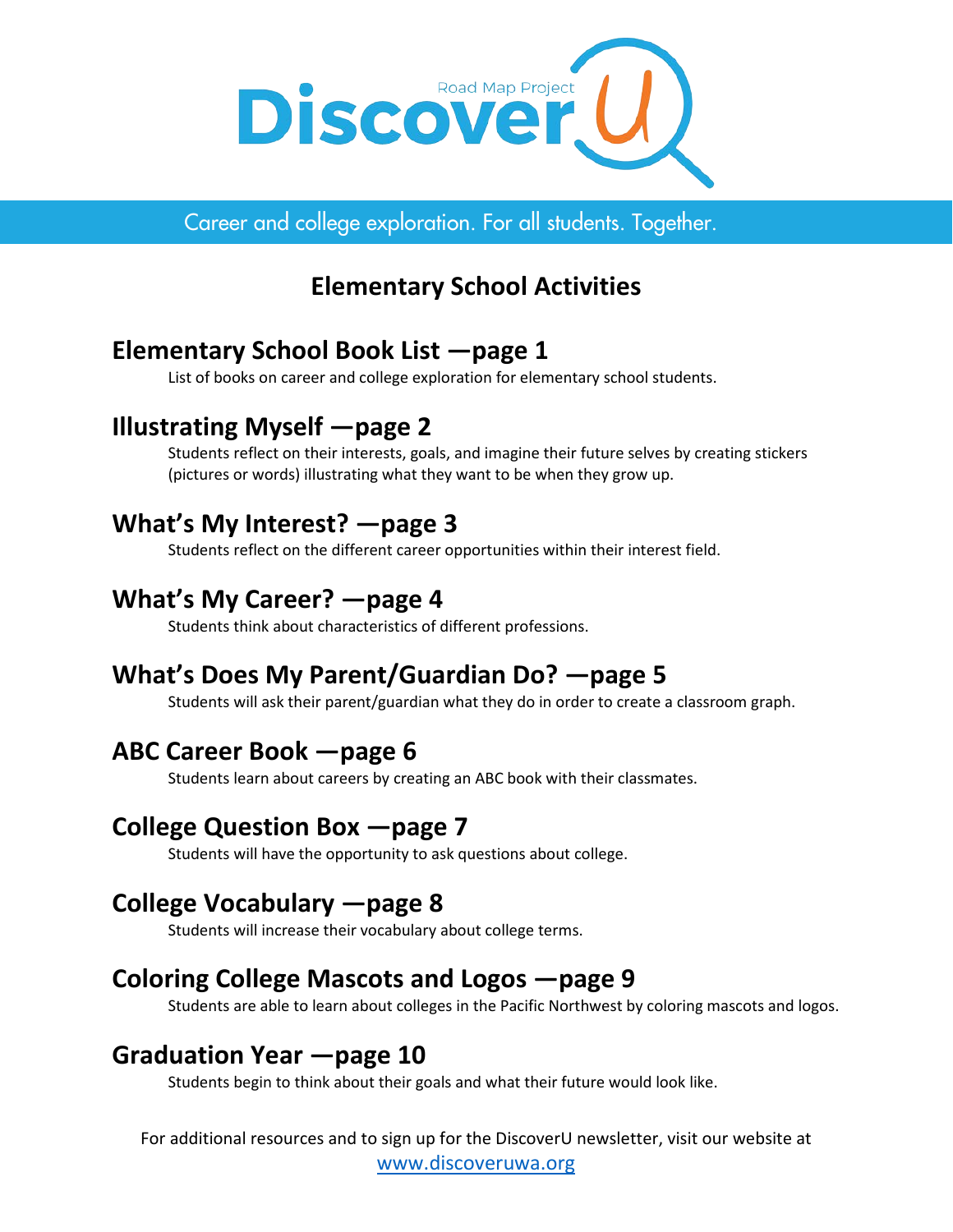

## **ELEMENTARY SCHOOL BOOK LIST**

One way that you can bring the theme of DiscoverU into your classroom is by reading a book. Below is a short list of books for elementary age students that explore college and careers. Read a book and have a discussion about what your students want to be when they grow up.

## **Books that Explore Careers**

Career Day by Anne Rockwell Curious George and the Firefighters by Margret Rey I Can Be Anything! by Jerry Spinelli Iggy Peck, Architect by Andrea Beaty Jobs Around My Neighborhood / Oficios en mi vecindario by Gladys Rosa-Mendoza Jobs People Do by DK Publishing LMNO Peas by Keith Baker Oh, The Places You'll Go! By Dr. Seuss Roberto the Insect Architect by Nina Laden The Berenstain Bears: Jobs Around Town The Toothpaste Millionaire by Jean Merrill What Do People Do All Day? by Richard Scarry When I Grow Up by Al Yankovic When I Grow Up by Colin McNaughton When I Grow Up by Mercer Mayer When I Grow Up by P.K. Hallinan When I Grow Up by Peter Horn Whose Coat Is This?: A Look at How Workers Cover Up- Jackets, Smocks, & Robes by Laura Purdie S. Whose Hat Is This?: A Look at Hats Workers Wear- Hard, Tall, & Shiny by Sharon Katz Cooper Whose Shoes Are These?: A Look at Workers' Footwear- Slippers, Sneakers, & Boots by Laurie Purdie S. Whose Tools Are These?: A Look at Tools Workers Use - Big, Sharp, and Smooth by Sharon Katz Cooper Whose Vehicle Is This?: A Look at Vehicles Workers Drive - Fast, Loud, and Bright by Sharon Katz Cooper

#### **Books that Explore College**

Judy Moody Goes to College / Judy Moody va a la Universidad by Megan McDonald Mahalia Mouse Goes to College by John Lithgow

#### **Community Workers Series**

Delivering Your Mail: A Book About Mail Carriers by Ann Owen Keeping You Healthy: A Book About Doctors by Ann Owen Protecting Your Home: A Book About Firefighters by Ann Owen Keeping You Safe: A Book About Police Officers by Ann Owen Helping You Heal: A Book About Nurses by Sarah C. Wohlrabe Caring for Your Pets: A Book About Veterinarians by Ann Owen Taking You Places: A Book About Bus Drivers by Ann Owen Helping You Learn: A Book About Teachers by Sarah C. Wohlrabe

For additional resources and to sign up for the DiscoverU newsletter, visit our website at

[www.discoveruwa.org](http://www.discoveruwa.org/)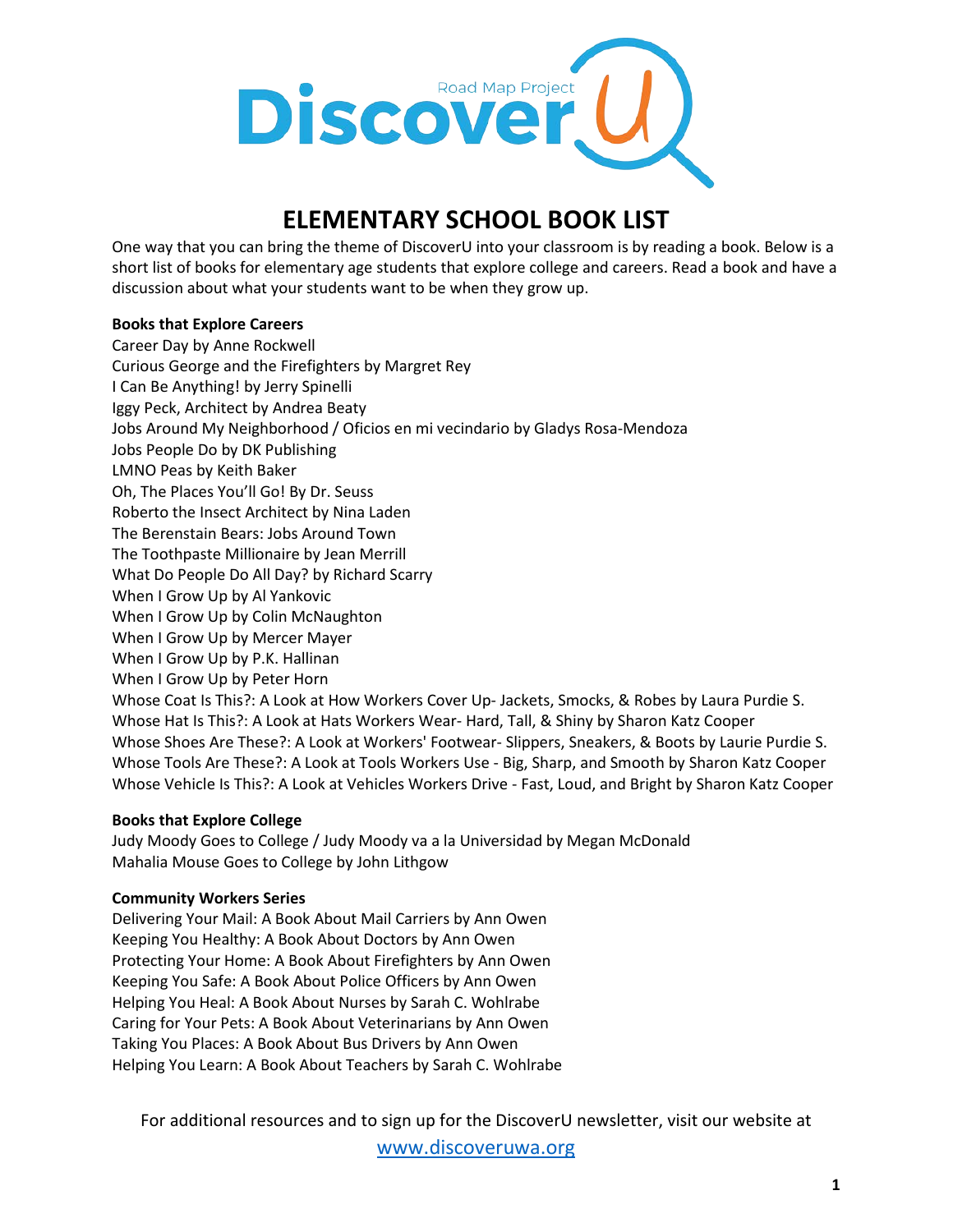

# **Illustrating Myself**

**TARGET GRADES**

Elementary School

## **OBJECTIVE**

Students reflect on their interests, goals, and imagine their future selves by creating stickers (pictures or words) illustrating what they want to be when they grow up.

## **MATERIALS**

Large blank stickers (shipping labels or blank nametags) Coloring materials (markers, crayons, colored pencils)

## **PREP TIME REQUIRED**

N/A

### **PREP STEPS**

Optional: Create a list of potential jobs students may be interested in. You can also include a description of the job and the education needed to obtain that job.

## **ACTIVITY TIME REQUIRED**

15-25 minutes

#### **ACTIVITY INSTRUCTIONS**

Students draw a picture of themselves in their chosen career or draw something that represents the career on their sticker. Students can take turns sharing what career they chose and why they chose it. Student will be able to wear their stickers throughout the day.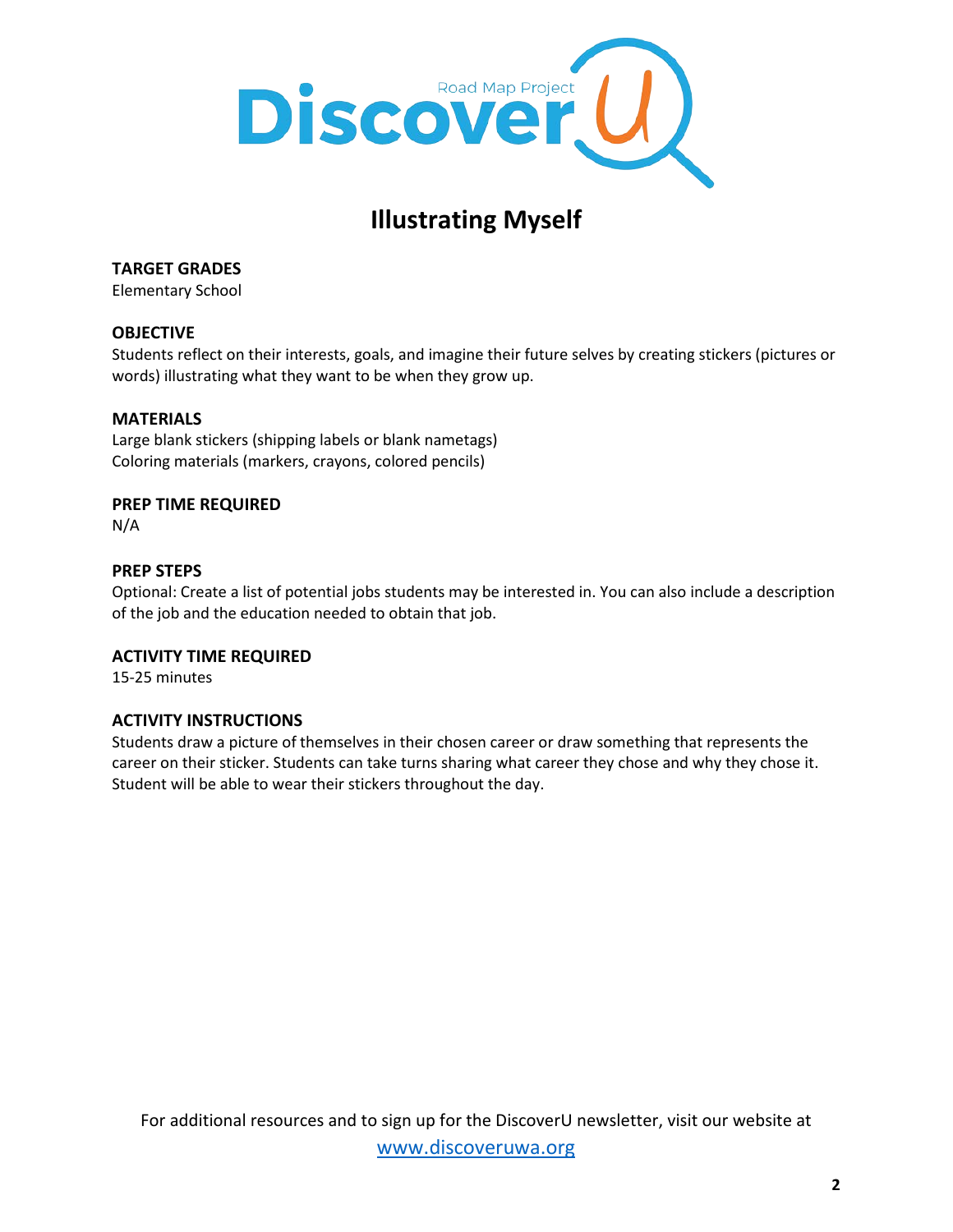

## **What's my interest?**

## **TARGET GRADES**

Elementary School

## **OBJECTIVE**

Students reflect on the different career opportunities within their interest field.

## **MATERIALS**

- Poster paper
- Markers

### **PREP TIME REQUIRED**

10 minutes

### **PREP STEPS**

- Create 5 or 6 posters with wither a picture or the name of a high interest career field. Some examples include:
	- o Sports
	- o Medicine
	- o Music
	- o Public Service
	- o Environment
	- o Video Games
	- o Transportation
- This could also work for specific content areas
- Access to DiscoverU series posters

## **ACTIVITY TIME REQUIRED**

15-20 minutes

## **ACTIVITY INSTRUCTIONS**

- Post 5 or 6 different career interest posters around the room
- Have students choose the career area they are most interested in
- Within the groups, have students collaborate and brainstorm different jobs and career possibilities within fields
- Come back together and share thoughts. Later, students can see the DiscoverU posters series.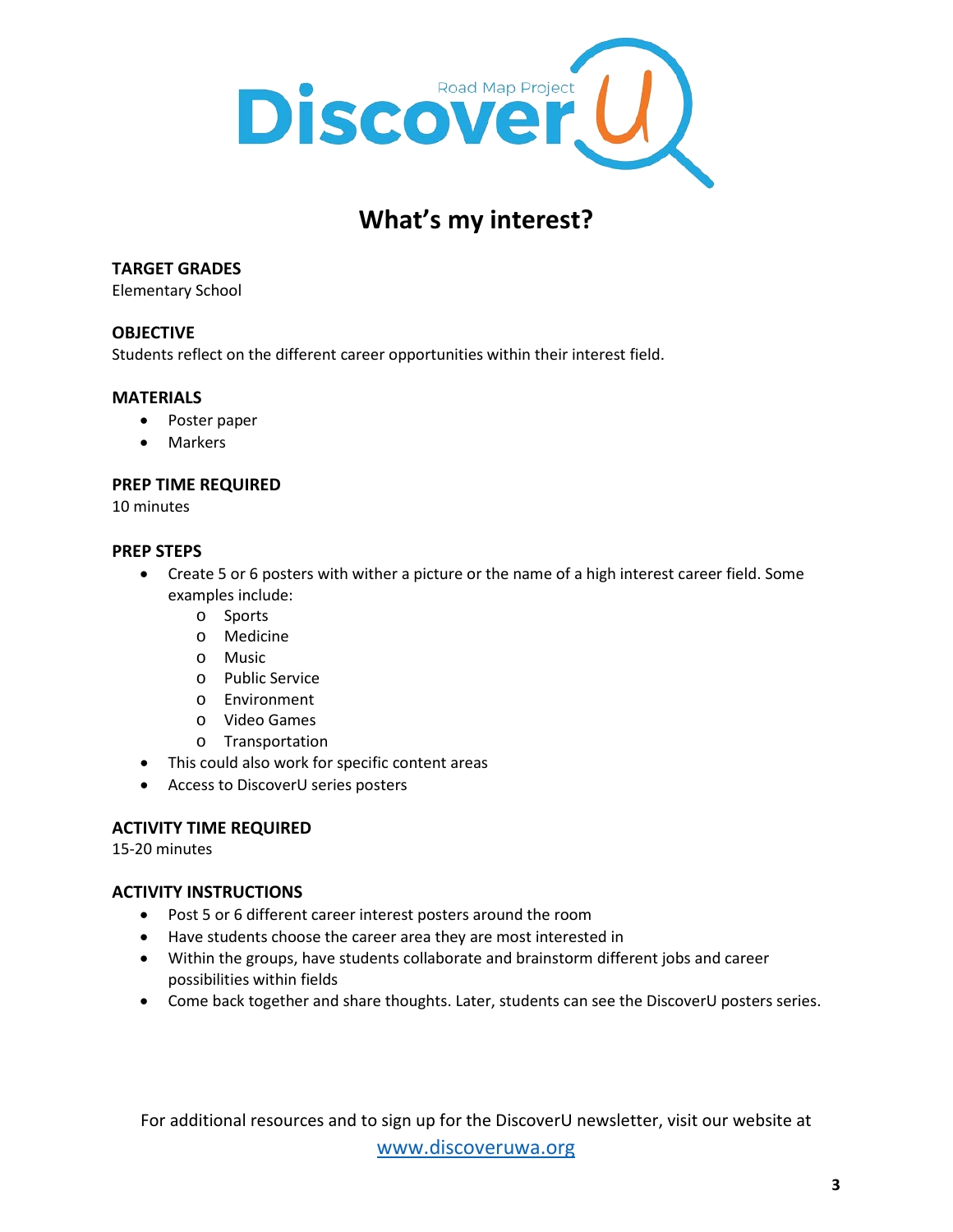

## **What's my career?**

**TARGET GRADES** Elementary School and Middle School

## **OBJECTIVE**

Students think about characteristics of different professions.

### **MATERIALS**

Index cards and tape, or post-its Markers

## **PREP TIME REQUIRED**

10 minutes

#### **PREP STEPS**

Write a variety of professions on index cards, e.g. teacher, lawyer, doctor, scientist, musician, chef, police officer, fireperson, president, etc. For a challenge, write names of professions that students may not typically think of e.g. web/graphic design, welder, construction management, food scientist, etc.

Optional: As part of the activity, you can have each student write down a career on an index card/post-it note. Then redistribute the cards among students for use during the game.

## **ACTIVITY TIME REQUIRED**

10 minutes for one puzzle

#### **ACTIVITY INSTRUCTIONS**

- Tape an index card on each student's forehead.
- They must find out who they are by asking other students yes or no questions. They should try to find out who they are as quickly as possible by asking the other students questions.
- Example questions:
	- o Do I work in a school?
	- o Do I like making food?
	- o Do I work with young people?
	- o Do I work in a hospital?
	- o Do I save people's lives?
	- o Do I sing or rap?
	- o Was I elected into office?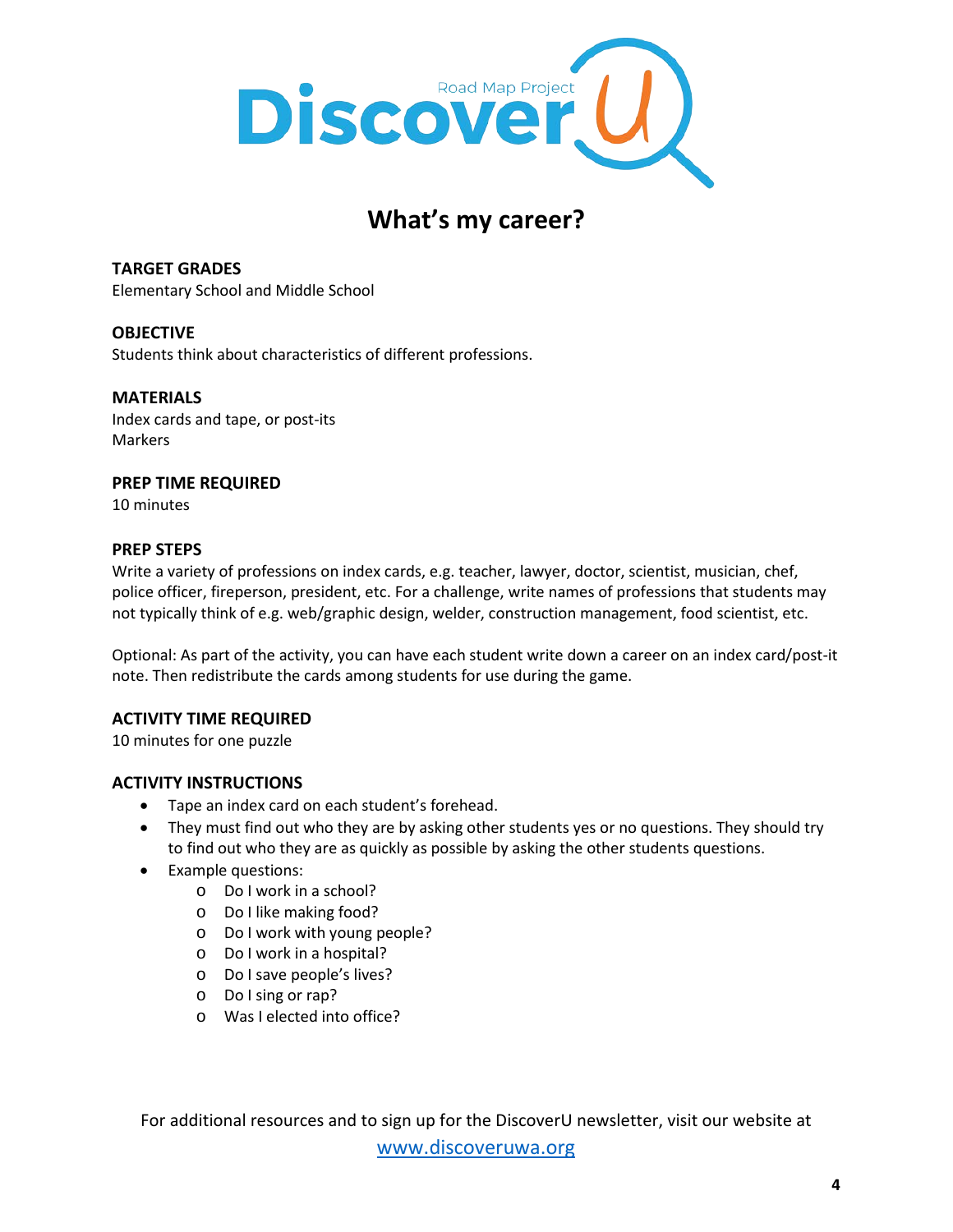

## **What does my parent/guardian do?**

### **TARGET GRADES**

Elementary School

### **OBJECTIVE**

Students will ask their parent/guardian what they do in order to create a classroom graph.

#### **MATERIALS**

- Poster paper
- Markers

#### **PREP TIME REQUIRED**

5-10 minutes

#### **PREP STEPS**

- Draw outline of graph
- Send home a note to parents/guardians asking them about their job and telling them about the project

#### **ACTIVITY TIME REQUIRED**

20 minutes

#### **ACTIVITY INSTRUCTIONS**

- Students and teachers will create a graph that displays the different careers of the parents/guardians of the students
- Following, there will be a brief discussion about the jobs will follow students can ask each other questions about different careers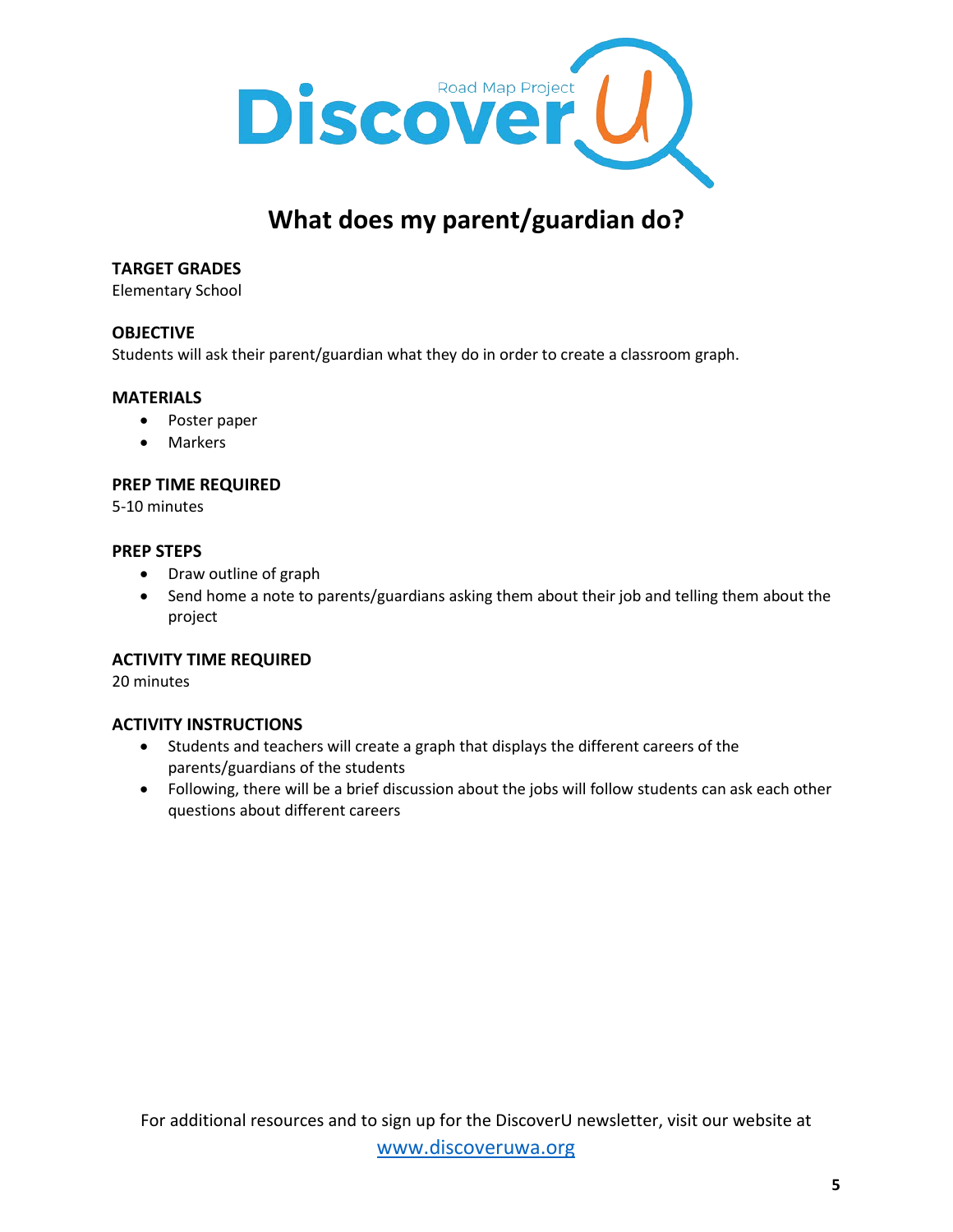

## **ABC Career Book**

## **TARGET GRADES**

Elementary School

## **OBJECTIVE**

Students learn about careers by creating an ABC book with their classmates.

### **MATERIALS**

- Poster paper
- Coloring materials

#### **PREP TIME REQUIRED**

5 minutes

#### **PREP STEPS**

• Write all the letters of the alphabet in different pieces of paper and put them in a hat or an empty bowl/container

## **ACTIVITY TIME REQUIRED**

20+ minutes

## **ACTIVITY INSTRUCTIONS**

- Have students draw a letter out of the hat.
- Have students identify a career that starts with the letter they picked.
- Have students draw a picture of the career they identified. If a kid finishes early, they can draw another letter and draw another picture.
- Put the pages and create an ABC Career Book.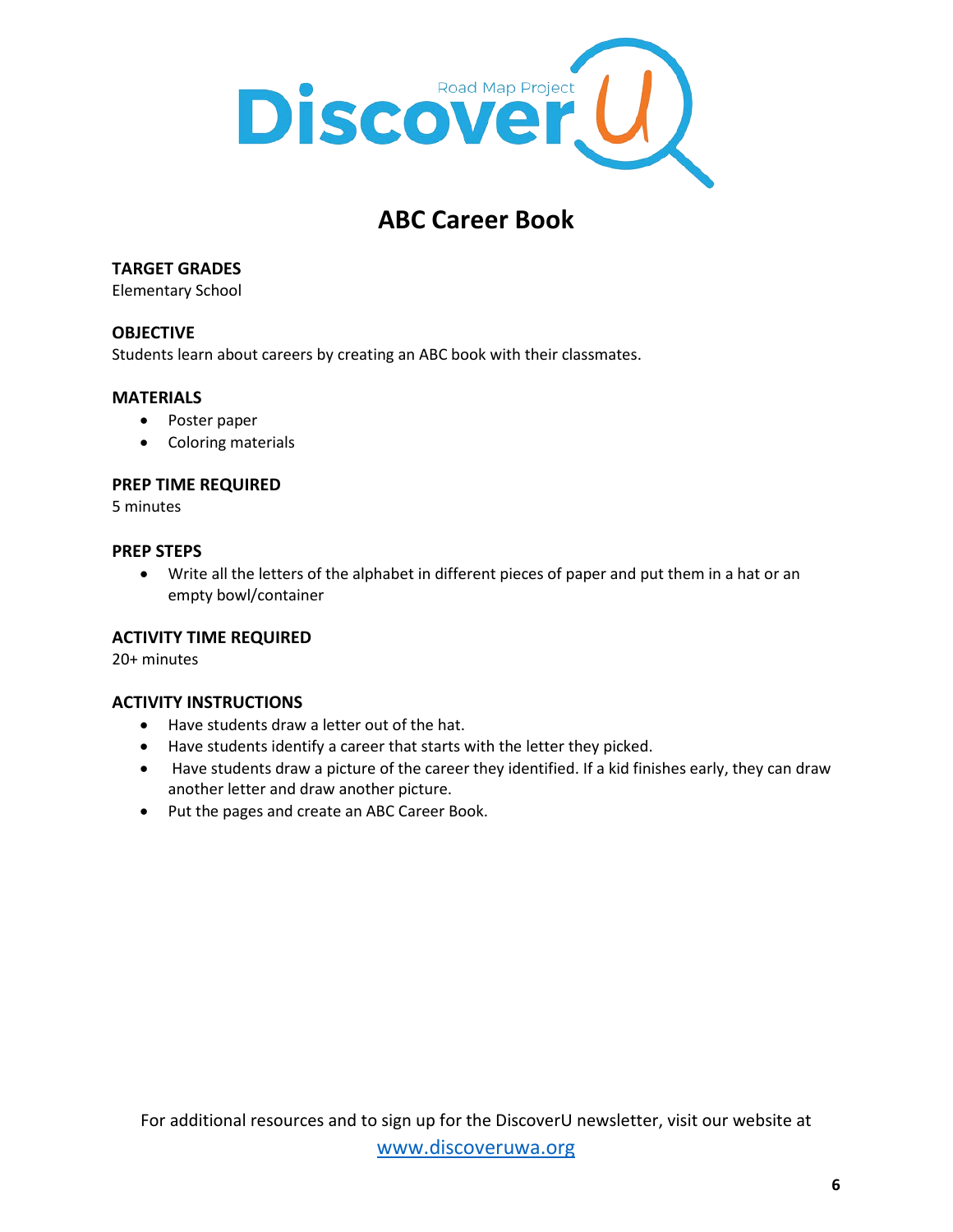

## **College Question Box**

**TARGET GRADES**

Elementary School

## **OBJECTIVE**

Students will have the opportunity to ask questions about college.

## **MATERIALS**

Box or container to collect questions

## **PREP TIME**

5 minutes

## **PREP STEPS**

Take a shoebox or opaque Tupperware container and cut a slit in the top. If you'd like, have fun and decorate the box! Provide slips of paper and pens that students can use to write their questions. Put the box out in your classroom a few days or more before DiscoverU. Encourage students to ask any questions they might have about college. Students are likely to ask questions like, "Where do you live when you go to college?" or "How long is college?" Depending on the age of your students, when you are introducing the activity, you may need to explain what college is.

A day or more before DiscoverU, go through the questions that have been submitted. Make sure that you are prepared to answer the questions. If there are questions you do not know the answers to, consider using online resources, other school or districts colleagues (e.g. high school college guidance staff), or community partners to help get the information you need.

## **ACTIVITY TIME**

15 minutes

## **ACTIVITY INSTRUCTIONS**

- During DiscoverU, bring out the box and answer the student's questions.
- You may decide to keep the box in your room all year.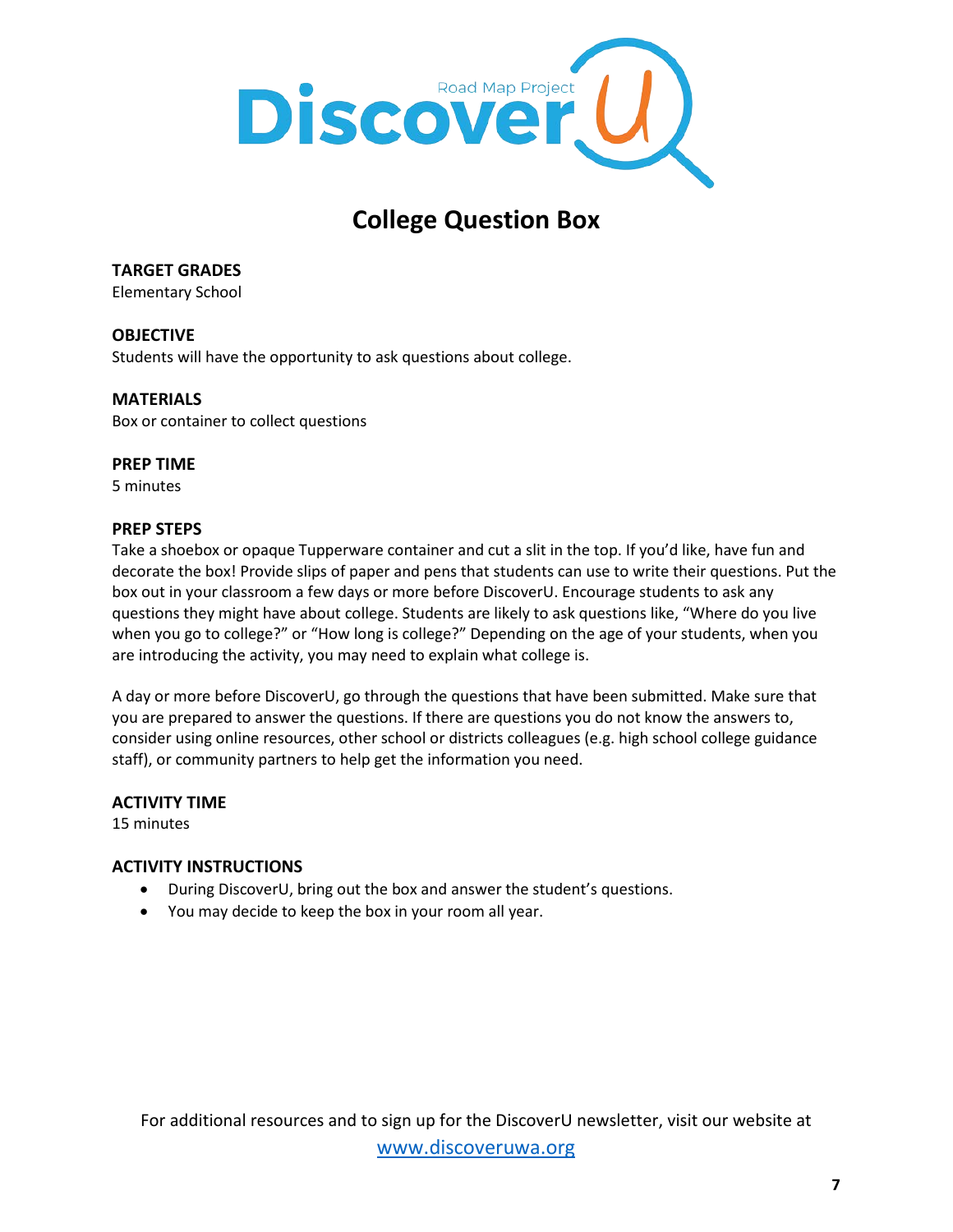

## **College Vocabulary**

**TARGET GRADES** Elementary School and Middle School

**OBJECTIVE** Students will increase their vocabulary about college terms.

**MATERIALS** Worksheet

**PREP TIME REQUIRED** N/A

**PREP STEPS** Print the worksheet

**ACTIVITY TIME REQUIRED**  10 minutes

## **ACTIVITY INSTRUCTIONS**

On a worksheet, the College Vocabulary words are listed on the left side of a sheet of paper, on the right side are the definitions in scrambled order. Have students match the word to its definition.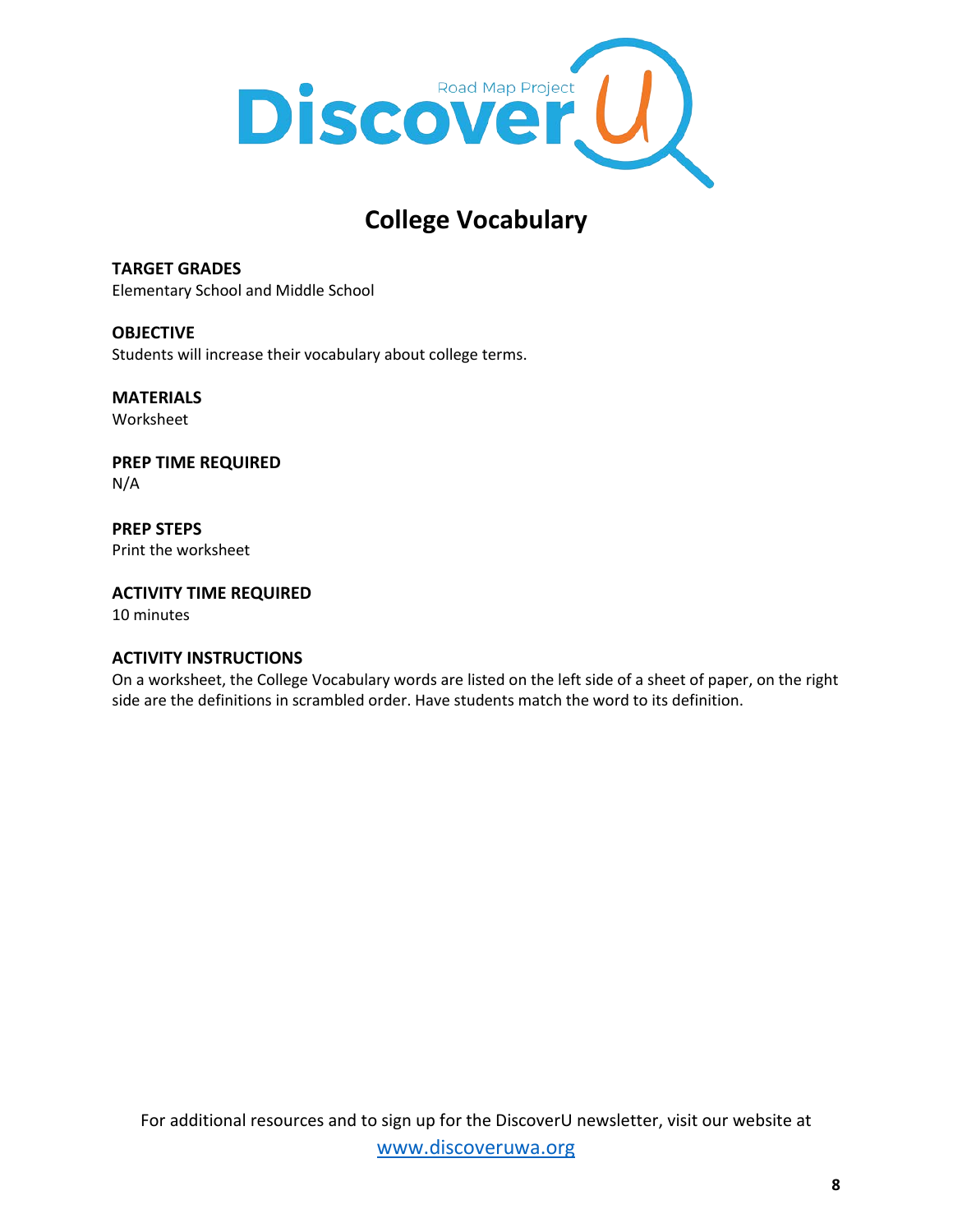

## **Coloring College Mascots and Logos**

## **TARGET GRADES**

Elementary School

### **OBJECTIVE**

Students are able to learn about colleges in the Pacific Northwest whole coloring their mascots or logos.

#### **MATERIALS**

- Crayons and markers—make sure to have enough for all students, since all colleges have their own colors
- Coloring pages
	- o Bellevue College Bulldog
	- o Central Washington University Wildcat
	- o Eastern Washington University Swoop
	- o Everett Community College Trojan
	- o Gonzaga University Spike the Bulldog
	- o Seattle Pacific University Falcon
	- o Seattle University Rudy the Redhawk
	- o The Evergreen State College Geoduck
	- o University of Puget Sound "Grizz" the Logger
	- o University of Washington Husky/Dubs
	- o Washington State University Butch T. Cougar
	- o Western Washington University Victor E. Viking

#### **PREP TIME**

10 minutes

#### **PREP STEPS**

Print out copies of the following coloring pages and hand out to students.

#### **ACTIVITY TIME**

20+ minutes

#### **ACTIVITY INSTRUCTIONS**

- Students will each get a page of a college mascot and/or logo to color.
- Optional: Split into groups according to college or have a large class discussion. Questions to ask:
	- o What animal is this?
	- o What letters are in the logo?
	- o Have you seen these pictures or logos before?